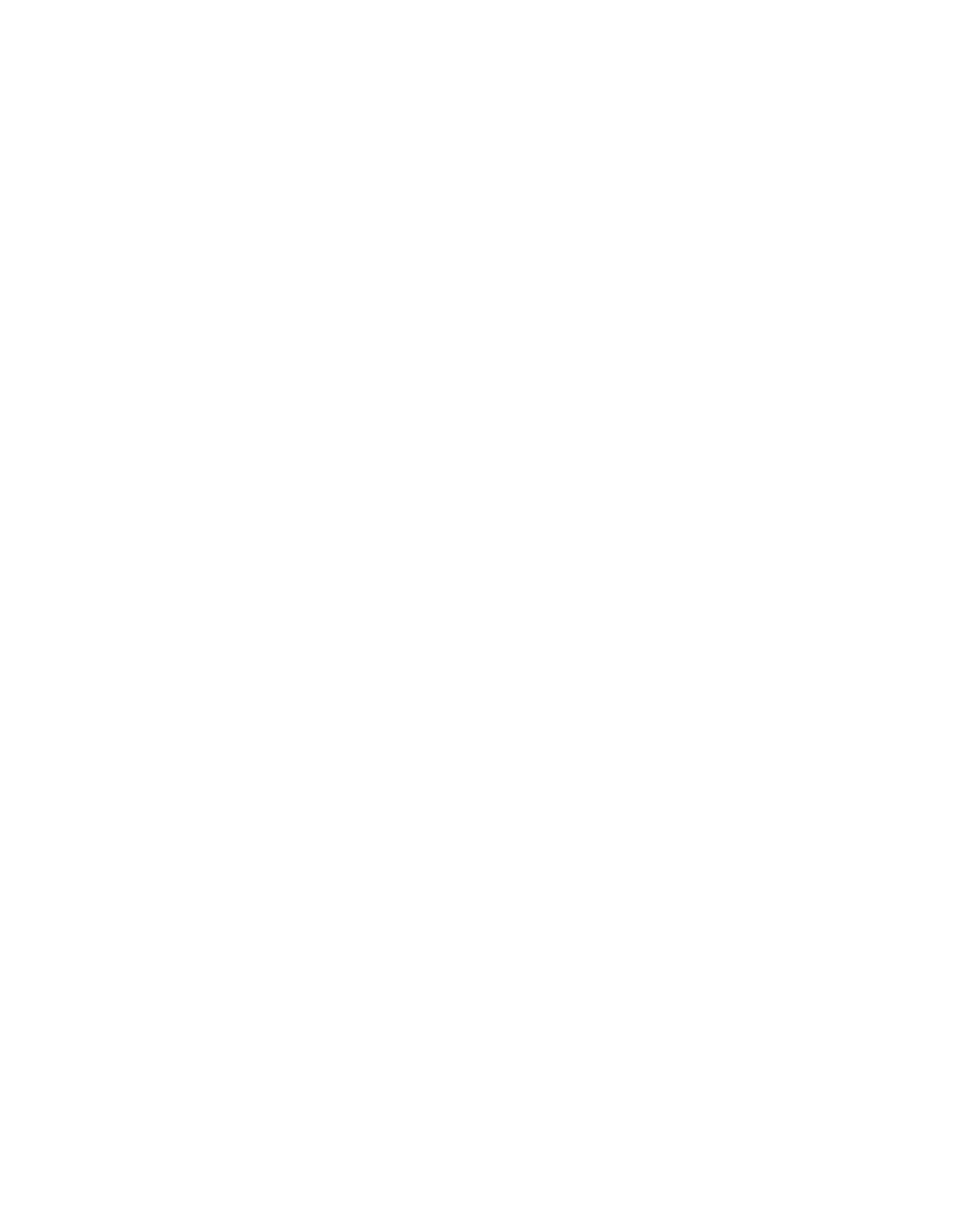|          | THE CITY OF STARKVILLE<br><b>PLANNING DEPARTMENT</b><br><b>HISTORIC PERSERVATION COMMISSION</b><br>CITY HALL, 110 WEST MAIN STREET<br><b>MISSISSIPPI'S COLLEGE TOWN</b><br>STARKVILLE, MISSISSIPPI 39759 |
|----------|----------------------------------------------------------------------------------------------------------------------------------------------------------------------------------------------------------|
|          | <b>STAFF REPORT</b>                                                                                                                                                                                      |
| To:      | Members of the Historic Preservation Commission                                                                                                                                                          |
| From:    | Daniel Havelin, City Planner (662-323-2525 ext. 3136)                                                                                                                                                    |
|          | Odie Avery, Assistant City Planner (662-323-2525 ext. 3138)                                                                                                                                              |
| Subject: | COA 22-01 - A request for a Certificate of Appropriateness by Steven Lucas White for                                                                                                                     |
|          | exterior renovations on the subject property located at 500 Greensboro Street on a                                                                                                                       |
|          | parcel that is currently zoned TN-E (Traditional Neighborhood – Existing) with the                                                                                                                       |
|          | property #118O-00-297.00                                                                                                                                                                                 |
| Date:    | March 30, 2022                                                                                                                                                                                           |

The purpose of this report is to provide information regarding Certificate of Appropriateness request by Steven Lucas White for exterior renovations on the subject property located at 500 Greensboro Street on a parcel that is currently zoned TN-E with the property #118O-00-297.00. Please see attachments 1-4

# **COA REQUEST:**

The applicant is requesting a Certificate of Appropriateness to:

- 1. Addition of a covered porch over an existing deck on the back (North side) of the residence.
- 2. Closing (removing) side entrance door.

# **COA HISTORY:**

None.

# **ANALYSIS:**

The Unified Development Code Section 3.16.1 provides criteria for issuance of a Certificate of Appropriateness request:

# **3.16.1. Criteria for issuance of certificates of appropriateness.**

The Historic Preservation Commission and the Board of Aldermen shall use the following criteria in approving or denying a certificate of appropriateness:

# **A. General factors criteria**

- **1.** Architectural design of the existing building, structure, or appurtenance and proposed alteration
- **2.** Historical significance of the resource
- **3.** General appearance of the resource
- **4.** Condition of the resource
- **5.** Materials composing the resource
- **6.** Size of the resource
- **7.** The relationship of the above factors, and their effect upon the immediate surroundings and, if within a historic district, upon the district as a whole and its architectural and historical character and integrity.

### **B. New construction criteria**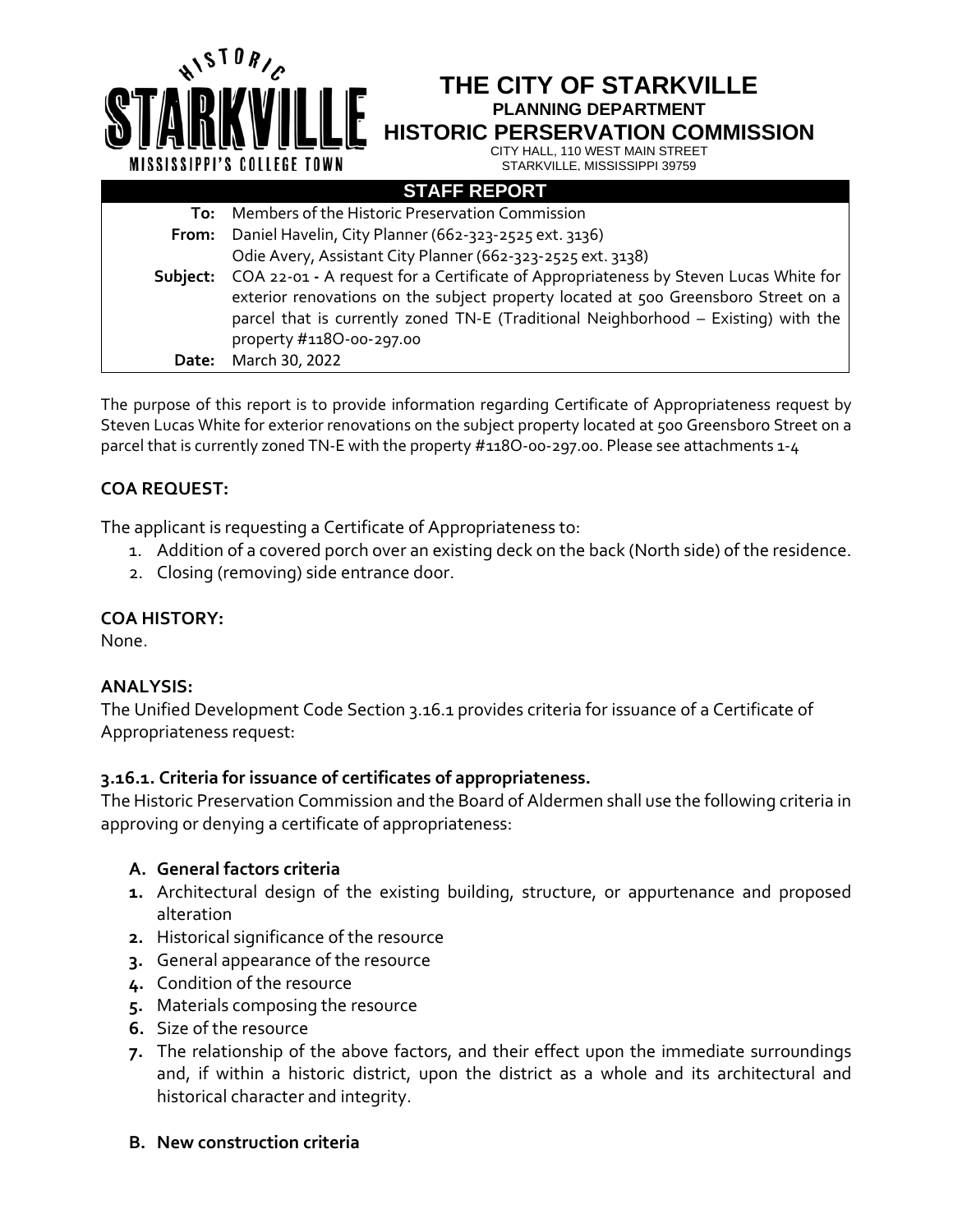- **1.** In advance of new construction, steps shall be taken to ensure evaluation of possible archaeological resources, as set forth in the Mississippi Antiquities Act.
- **2.** The following aspects of new construction shall be visually compatible with the buildings and environment with which the new construction is visually related, including but not limited to: the height, the gross volume, the proportion between the width and height of the facade(s), the proportions and relationship between doors and windows, the rhythm of solids to voids created by openings in the facade, materials, textures, colors, patterns, trims, and design of the roof.
- **3.** Existing rhythm created by existing building masses and spaces between them shall be preserved.
- **4.** The landscape plan shall be compatible with the resource, and it shall be visually compatible with the environment with which it is visually related. Landscaping shall also not prove detrimental to the fabric of a resource, or adjacent public or private improvements like sidewalks and walls.
- **5.** No specific architectural style shall be required.

## **C. Exterior alteration criteria**

- **1.** All exterior alterations to a building, structure, object, site, or landscape feature shall be compatible with the historic resource itself and other resources with which it is related, and the original design of a building, structure, object, or landscape feature shall be considered in applying these standards.
- **2.** Exterior alterations shall not affect the architectural character or historic quality of a landmark and shall not destroy the significance of landmark sites.
- D. **Demolition criteria**. In considering an application for the demolition of a landmark or a historic resource within a historic district, the following shall be considered:
- **1.** The Historic Preservation Commission shall consider the individual architectural, cultural, and/or historical significance of the historic resource.
- **2.** The Historic Preservation Commission shall consider the importance or contribution of the resource to the architectural character of the district.
- **3.** The Historic Preservation Commission shall consider the importance or contribution of the resource to neighboring property values.
- **4.** The Historic Preservation Commission shall consider the difficulty or impossibility of reproducing such a resource because of its texture, design, material, or detail.
- **5.** Following recommendation for approval of demolition, the applicant must seek approval of replacement plans, set forth in Section 3.16.1 B, prior to receiving a demolition permit and other permits. Replacement plans for this purpose shall include, but shall not be restricted to, project concept, preliminary elevations and site plans, and completed working drawings for at least the foundation plan which will enable the applicant to receive a permit for foundation construction.
- **6.** Applicants that have received approval for demolition shall be permitted to receive a demolition permit from the Building Department, following the approval of a certificate of appropriateness by the Board of Aldermen, approval by appropriate city departments, and approval by any other agency that has jurisdiction over the resource. Permits for demolition and construction shall be issued simultaneously if requirements of the Unified Development Code are met, and the applicant provides financial proof of his ability to complete the project.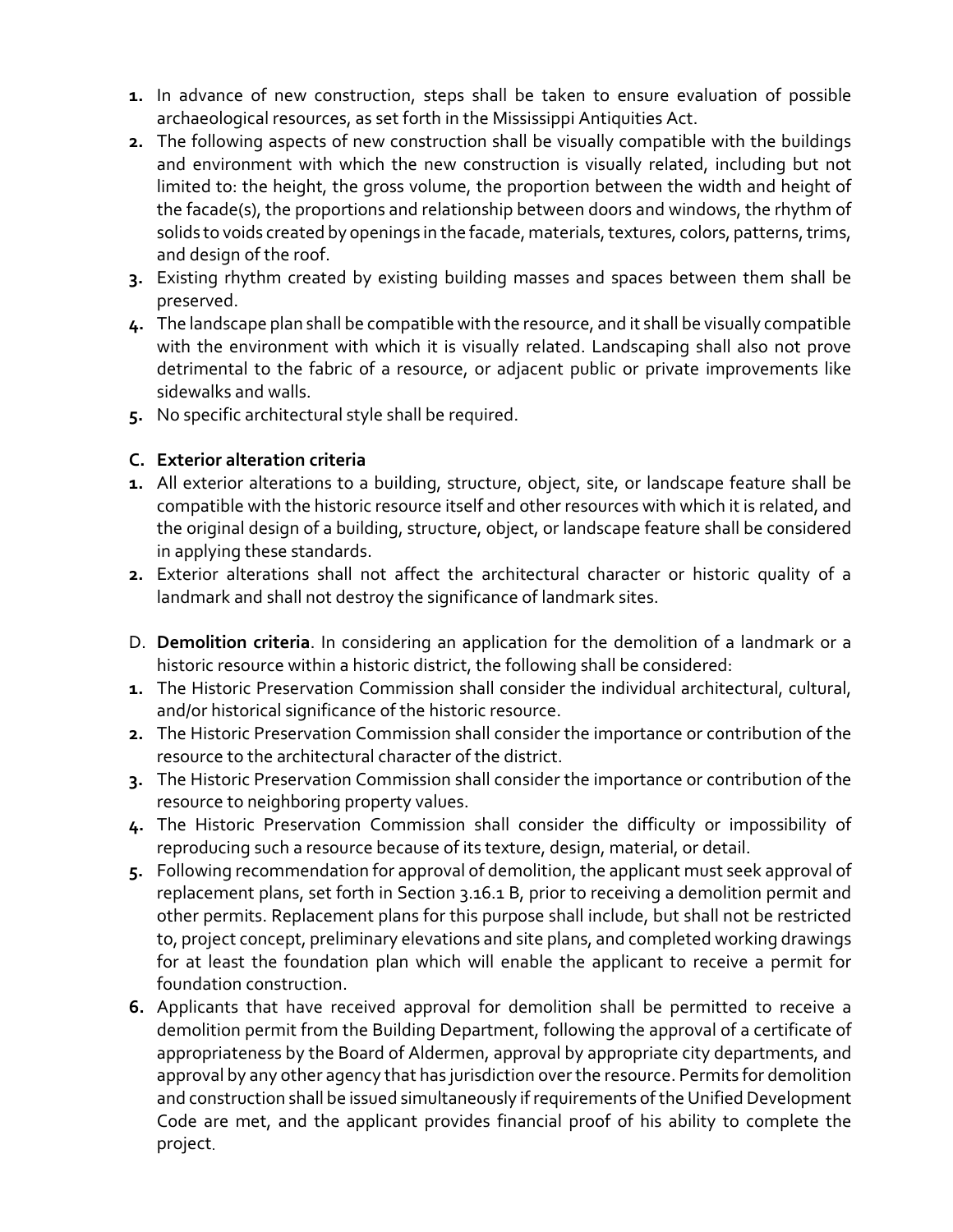# **STANDARDS FOR STARKVILLE'S HISTORIC DISTRICTS RECOMMENDS:**

### **ADDITIONS TO HISTORIC BUILDINGS**

An addition to a historic structure can be visually disruptive. Before contemplating an addition look for ways to alter nonsignificant interior spaces to accommodate new needs. If that is not possible, new additions should be made in a manner that preserves the character and detailing of the historic building. A new addition should not be radically different, nor should it mimic exactly the appearance of the historic building. A new addition should be clearly differentiated from the old, so the addition reads as an addition and not as part of the historic building. A new addition to a historic building is considered to be successful if it preserves significant historic materials and features, preserves the existing historic character, and protects the historic significance by making a visual distinction between what is old and what is new.

Existing additions should be preserved if they are over fifty years old or were done without sacrifice to the architectural integrity of the historic building. However, not all additions are significant and worthy of preservation. Many later additions were poorly designed and constructed and they detracted from the original form, materials, or craftsmanship of the historic building to which they were added.

Many new additions are needed as modern bathrooms, kitchens, and additional living space. Some historic houses simply cannot accommodate the necessities of modern living within the existing exterior walls. If the house has a rear porch, an option to provide more interior space would be to enclose all or a portion of the porch, being careful not to alter the character defining features of the porch.An addition should be designed so it is secondary to the original building. It should be smaller than the original building and sited in a secondary position, such as on the rear or an inconspicuous side. It should be made of materials similar to those on the historic building. Adding a brick addition to a historic frame building is inappropriate because the texture and color of the brick will draw attention to the addition. Likewise, roof material should be similar. If siding materials on the addition matches those on the original structure, vertical trim should be used to visually differentiate the junction between old and new sections. Existing corner boards and trim elements

The scale and rhythm of features on the historic building should be incorporated into the addition design. Using similar height lines for doors and windows and a similar rhythm of the openings will help the addition harmonize with the historic building. Architectural detailing should complement rather than exactly duplicate the detailing of the historic resource. If the historic building has an elaborate Queen Anne- or Colonial Revival-style doorway, the entrance to a new addition should be compatible but plain, to keep the focus on the historic doorway.

Any new addition should be designed to be reversible without significant damage being done to the historic building or any loss of its architectural detailing. For example, if an addition or porch enclosure obscures an original window, retain the window in place and close the shutter. If built-ins in a new addition or enclosure of a porch renders an original doorway inoperable, retain the doorway and convert it into a shallow closet with shelving.

Generally, the most successful way to add space to a historic building is to construct a small hyphen or connector to the addition from the house. This results in minimal damage to the historic building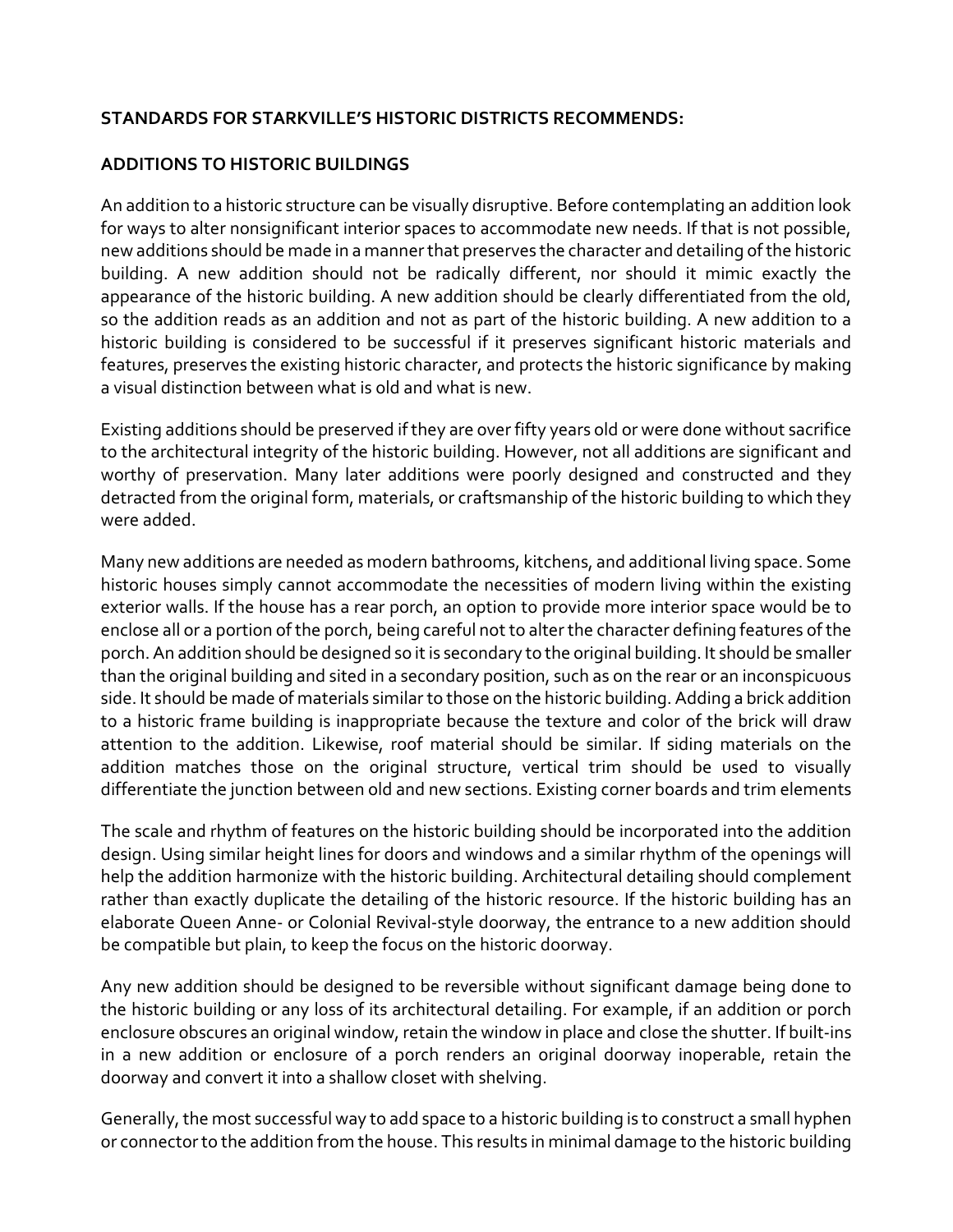and clearly differentiates the new from the old. When added to a historic house, the hyphen sometimes takes the form of a covered walkway, which can be sided with lattice or jalousies. Connectors between historic commercial buildings and additions sometimes include glass walls, which leave the exterior wall of the historic building visible. Architectural hyphens or connectors should be recessed from the streetscape.

# **SECRETARY OF THE INTERIOR'S RECOMMENDATIONS -NEW ADDITIONS TO HISTORIC BUILDINGS**

### Recommended:

Placing functions and services required for the new use in non-character-defining interior spaces rather than constructing a new addition.

### Not Recommended:

Expanding the size of the historic building by constructing a new addition when the new use could be met by altering non -character defining interior spaces.

## Recommended:

Constructing a new addition so that there is the least possible loss of historic materials and so that character defining features are not obscured, damaged, or destroyed.

Not Recommended:

Attaching a new addition so that the character-defining features of the historic building are obscured, damaged, or destroyed.

### Recommended:

Locating the attached exterior addition at the rear or on an inconspicuous side of a historic building; and limiting its size and scale in relationship to the historic building.

### Not Recommended:

Designing a new addition so that its size and scale in relation to the historic building are out of proportion, thus diminishing the historic character.

Recommended:

Designing new additions in a manner that makes clear what is historic and what is new.

Not Recommended:

Duplicating the exact form, material, style, and detailing of the historic building in the new addition so that the new work appears to be part of the historic building. Imitating a historic style or period of architecture in new additions, especially for contemporary uses such as drive-in banks or garages.

Recommended: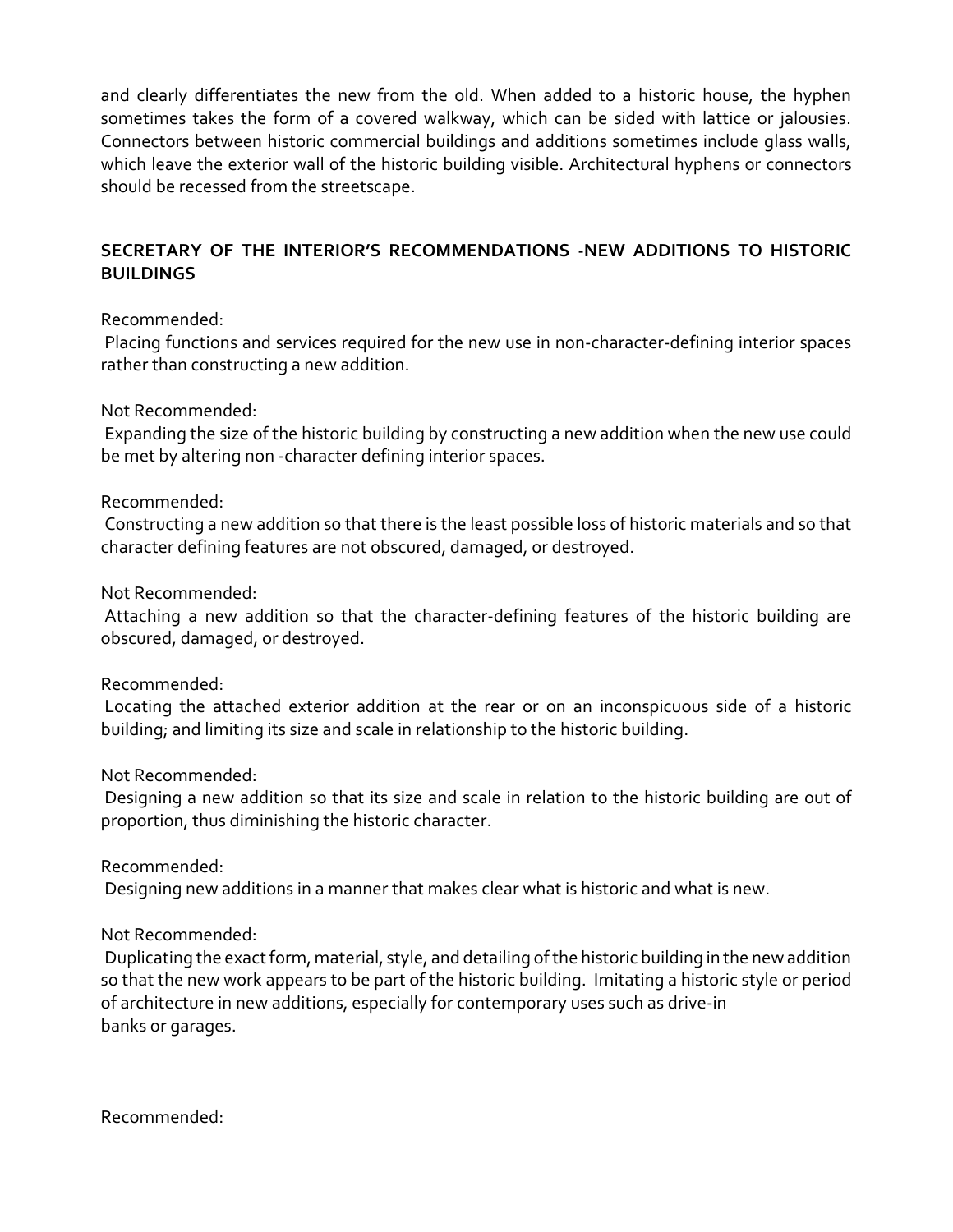Considering the attached exterior addition both in terms of the new use and the appearance of other buildings in the historic district or neighborhood. Design for the new work may be contemporary or may reference design motifs from the historic building. In either case, it should always be clearly differentiated from the historic building and be compatible in terms of mass, materials, relationship of solids to voids, and color.

## **APPENDIX B: LANDSCAPE RECOMMENDATIONS (p.131-132)**

## **SIDEWALKS, WALKWAYS, DRIVEWAYS, COURTYARDS, AND PATIOS**

Paved sidewalks, walkways, driveways, courtyards, and patios are all landscape features that are associated with urban buildings. Rural communities generally had graveled drives and graveled walks, with brick used sparingly as an exterior paving material.

In more urban areas, brick was the most common paving material in the nineteenth century, and it was typically laid without mortar on a bed of sand. The use of concrete as a paving material for sidewalks, walkways, and driveways began in the early twentieth century.

## **REPLACEMENT, ALTERATION, AND INSTALLATION**

If repairing historic paving is not possible, new paving should be installed to match the deteriorated original paving in color and size.

Driveways and parking areas paved with concrete are usually additions to historic buildings built before 1920. Excepting patios and courtyards, the installation of new paving is generally a response to the growing number of cars. In accommodating new driveways, parking areas, and walkways, property owners should consider the historic character of the site and the setting, as well as the materials used for paving. New paved driveways and parking areas need to be as unobtrusive as possible.

Install new paved driveways or parking areas in the least conspicuous part of the historic property. Circular driveways or parking areas should not be installed in front of historic buildings, unless historically documented. The paving of a long gravel driveway is also inappropriate because it gives historic properties a modern subdivision appearance. Asphalt is not an appropriate paving material for driveways and parking areas on historic properties. Also inappropriate is concrete stamped to resemble brick or cobblestone paving. Recommended paving materials are red brick, concrete, and exposed-aggregate concrete.

Concrete driveway strips were very popular in the early twentieth century and should be maintained if existing as they are historic in nature and provide less of a visual impact than a full driveway of concrete.

New brick sidewalks, walkways, and driveways for historic properties, should have butt-jointed bricks, or bricks laid without mortar joints. Brick paving is easier to maintain and repair without mortar joints. Bricks can be laid in sand atop a concrete base to provide a level surface. Historically, herringbone was the most popular brick paving pattern. Normally bricks in this pattern were held in place by a border of bricks laid on end.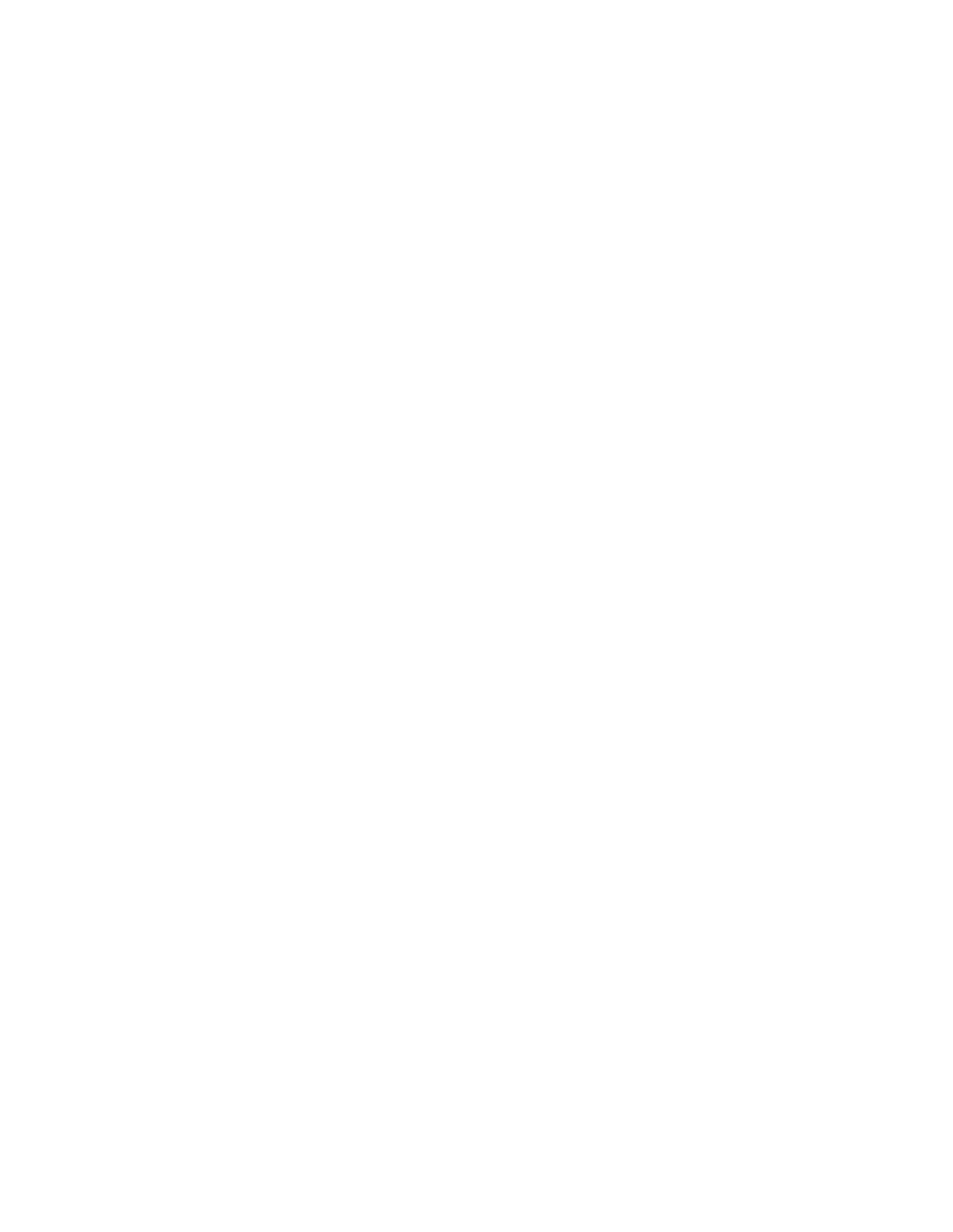|          | THE CITY OF STARKVILLE<br><b>PLANNING DEPARTMENT</b><br><b>HISTORIC PERSERVATION COMMISSION</b><br>CITY HALL, 110 WEST MAIN STREET<br><b>MISSISSIPPI'S COLLEGE TOWN</b><br>STARKVILLE, MISSISSIPPI 39759                                                |
|----------|---------------------------------------------------------------------------------------------------------------------------------------------------------------------------------------------------------------------------------------------------------|
|          | <b>STAFF REPORT</b>                                                                                                                                                                                                                                     |
| To:      | Members of the Historic Preservation Commission                                                                                                                                                                                                         |
| From:    | Daniel Havelin, City Planner (662-323-2525 ext. 3136)                                                                                                                                                                                                   |
|          | Odie Avery, Assistant City Planner (662-323-2525 ext. 3138)                                                                                                                                                                                             |
| Subject: | COA 22-02 A request for a Certificate of Appropriateness by Gary Shafer for<br>renovations on the subject property located at 603 Greensboro Street on a parcel that<br>is currently zoned TN-E (Traditional Neighborhood - Existing) with the property |
|          | 102 C-00-002.00                                                                                                                                                                                                                                         |
| Date:    | March 30, 2022                                                                                                                                                                                                                                          |

The purpose of this report is to provide information regarding Certificate of Appropriateness request by Gary and Debra Shafer for exterior renovations on the subject property located at 603 Greensboro Street on a parcel that is currently zoned TN-E with the property 120C-00-002.00. Please see attachments 1- 9.

### **PROPERTY DESCRIPTION:**

603 Greensboro Street, Starkville, MS 39759 - Lot 1 of Block 47, Lot 2 of Block 47, and Lots 4-A, 4- F, and 4-J of Block 47, all in the City of Starkville, MS

# **COA REQUEST:**

The applicant is requesting a Certificate of Appropriateness to:

Demolish the 1980 addition and return the Greensboro Street elevation back to a single-family house with the original porch on the east. An addition will be added to the back of the house but this would not be seen from Greensboro Street.

- **1.** Exterior Siding/Finishes/Masonry
	- a. Remove existing aluminum siding
	- b. Remove existing ¼" insulation board
	- c. Remove existing asbestos siding
	- d. Install Water Resistive Wrap
	- e. Install Fiber Cement Lap Siding
- **2.** Windows and Dormers
	- a. Remove center portion (fixed glass) of living room window and maintain the (2) operable side windows
- **3.** Porches/Decks/Balconies
	- a. Remove 1980 carport and utility room addition
	- b. Construct one-car carport on the addition to the back of the house
	- c. Construct a covered entry porch on the front gable of the house
- **4.** Exterior Doors
	- a. Install a front door that can be seen as entry from Greensboro Street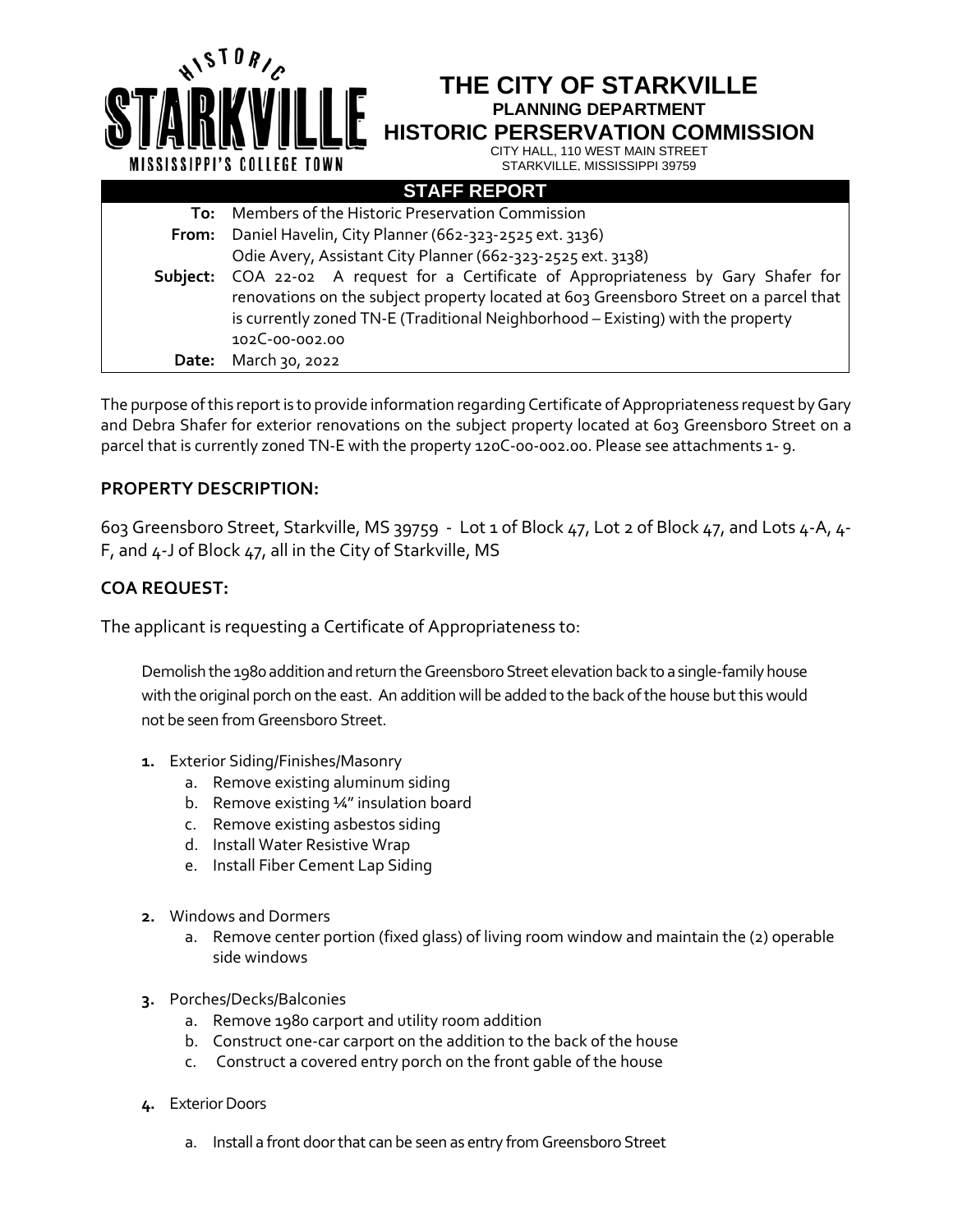- **5.** Roofs
	- a. Install a new asphalt shingle roof
- **6.** Foundations
	- a. Maintain existing foundation design and construction for the new addition on the back

### **COA HISTORY:**

Mr. Shafer applied for and received HPC approval (as the first applicant in the new historic district) for this work in 2014. Both the City Ordinances at that time and the current UDC stipulate: "After application approval, the COA is valid for six (6) months. The COA expires if construction does not begin within six (6) months of approval by the SHPC".

### **ANALYSIS:**

The Unified Development Code Section 3.16.1 provides criteria for issuance of a Certificate of Appropriateness request:

### **3.16.1. Criteria for issuance of certificates of appropriateness.**

The Historic Preservation Commission and the Board of Aldermen shall use the following criteria in approving or denying a certificate of appropriateness:

# **A. General factors criteria**

- **1.** Architectural design of the existing building, structure, or appurtenance and proposed alteration
- **2.** Historical significance of the resource
- **3.** General appearance of the resource
- **4.** Condition of the resource
- **5.** Materials composing the resource
- **6.** Size of the resource
- **7.** The relationship of the above factors, and their effect upon the immediate surroundings and, if within a historic district, upon the district as a whole and its architectural and historical character and integrity.

### **B. New construction criteria**

- **1.** In advance of new construction, steps shall be taken to ensure evaluation of possible archaeological resources, as set forth in the Mississippi Antiquities Act.
- **2.** The following aspects of new construction shall be visually compatible with the buildings and environment with which the new construction is visually related, including but not limited to: the height, the gross volume, the proportion between the width and height of the facade(s), the proportions and relationship between doors and windows, the rhythm of solids to voids created by openings in the facade, materials, textures, colors, patterns, trims, and design of the roof.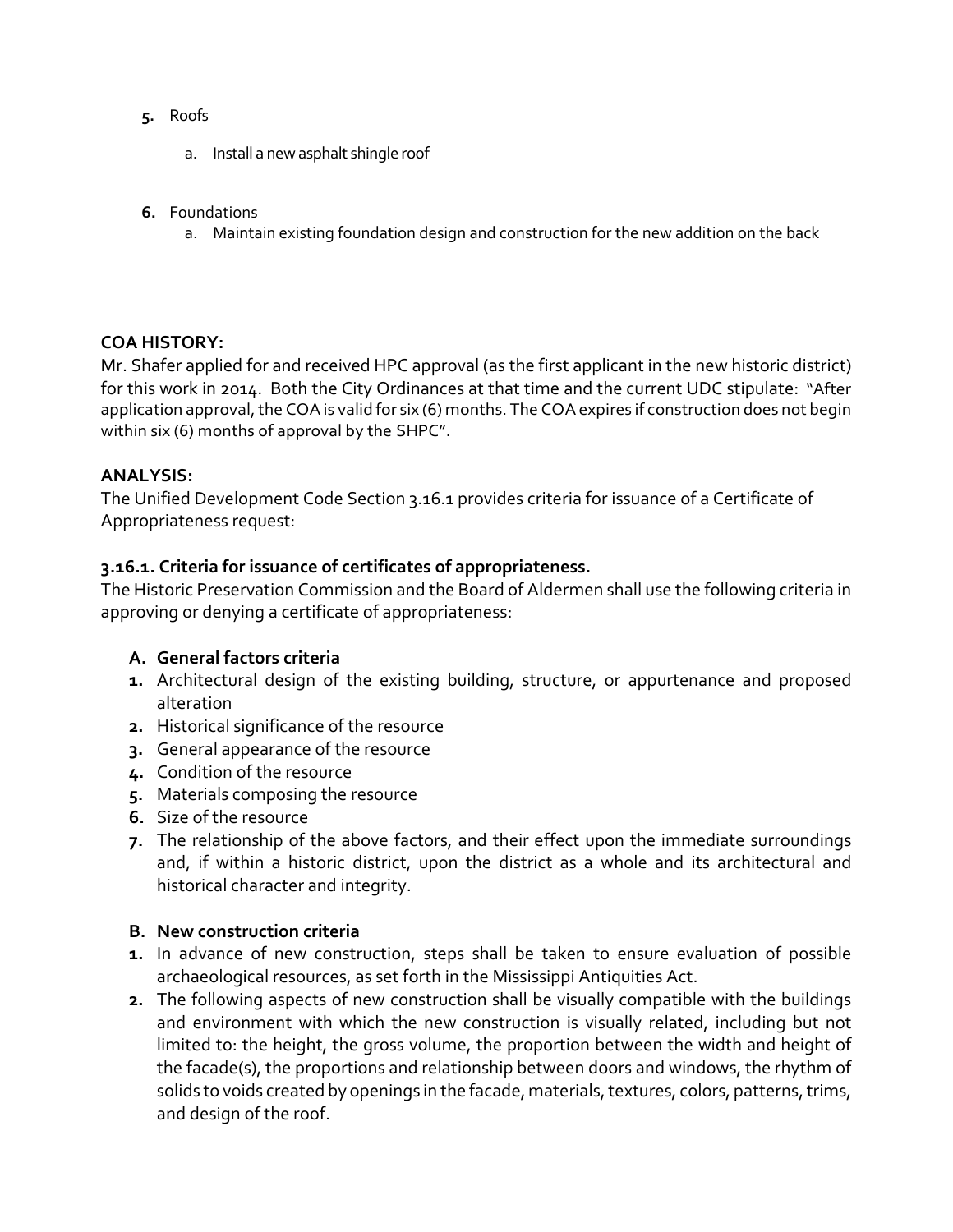- **3.** Existing rhythm created by existing building masses and spaces between them shall be preserved.
- **4.** The landscape plan shall be compatible with the resource, and it shall be visually compatible with the environment with which it is visually related. Landscaping shall also not prove detrimental to the fabric of a resource, or adjacent public or private improvements like sidewalks and walls.
- **5.** No specific architectural style shall be required.

# **C. Exterior alteration criteria**

- **1.** All exterior alterations to a building, structure, object, site, or landscape feature shall be compatible with the historic resource itself and other resources with which it is related, and the original design of a building, structure, object, or landscape feature shall be considered in applying these standards.
- **2.** Exterior alterations shall not affect the architectural character or historic quality of a landmark and shall not destroy the significance of landmark sites.
- D. **Demolition criteria**. In considering an application for the demolition of a landmark or a historic resource within a historic district, the following shall be considered:
- **1.** The Historic Preservation Commission shall consider the individual architectural, cultural, and/or historical significance of the historic resource.
- **2.** The Historic Preservation Commission shall consider the importance or contribution of the resource to the architectural character of the district.
- **3.** The Historic Preservation Commission shall consider the importance or contribution of the resource to neighboring property values.
- **4.** The Historic Preservation Commission shall consider the difficulty or impossibility of reproducing such a resource because of its texture, design, material, or detail.
- **5.** Following recommendation for approval of demolition, the applicant must seek approval of replacement plans, set forth in Section 3.16.1 B, prior to receiving a demolition permit and other permits. Replacement plans for this purpose shall include, but shall not be restricted to, project concept, preliminary elevations and site plans, and completed working drawings for at least the foundation plan which will enable the applicant to receive a permit for foundation construction.
- **6.** Applicants that have received approval for demolition shall be permitted to receive a demolition permit from the Building Department, following the approval of a certificate of appropriateness by the Board of Aldermen, approval by appropriate city departments, and approval by any other agency that has jurisdiction over the resource. Permits for demolition and construction shall be issued simultaneously if requirements of the Unified Development Code are met, and the applicant provides financial proof of his ability to complete the project.

# **STANDARDS FOR STARKVILLE'S HISTORIC DISTRICTS RECOMMENDS:**

# **ADDITIONS TO HISTORIC BUILDINGS**

An addition to a historic structure can be visually disruptive. Before contemplating an addition look for ways to alter nonsignificant interior spaces to accommodate new needs. If that is not possible, new additions should be made in a manner that preserves the character and detailing of the historic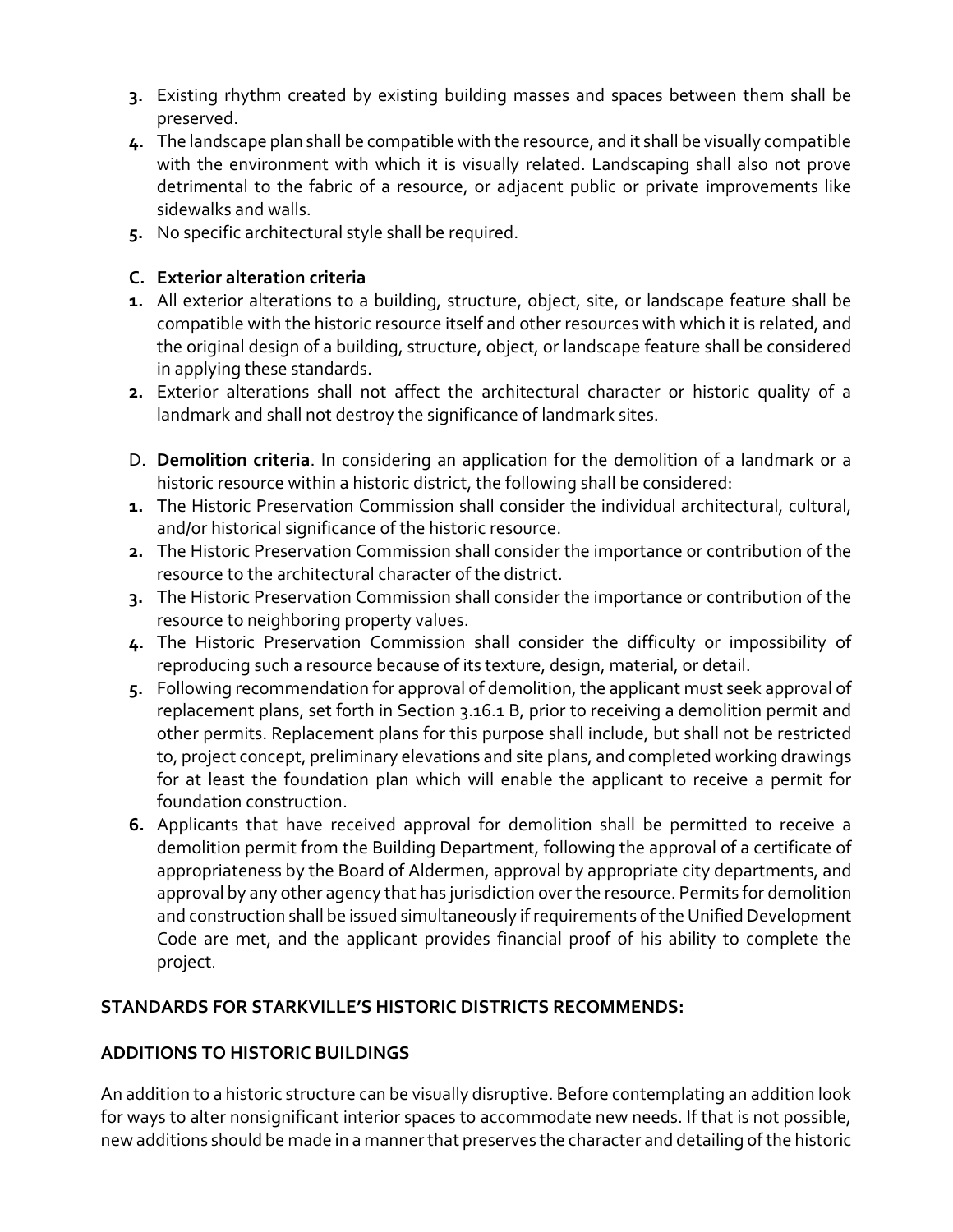building. A new addition should not be radically different, nor should it mimic exactly the appearance of the historic building. A new addition should be clearly differentiated from the old, so the addition reads as an addition and not as part of the historic building. A new addition to a historic building is considered to be successful if it preserves significant historic materials and features, preserves the existing historic character, and protects the historic significance by making a visual distinction between what is old and what is new.

Existing additions should be preserved if they are over fifty years old or were done without sacrifice to the architectural integrity of the historic building. However, not all additions are significant and worthy of preservation. Many later additions were poorly designed and constructed and they detracted from the original form, materials, or craftsmanship of the historic building to which they were added.

Many new additions are needed as modern bathrooms, kitchens, and additional living space. Some historic houses simply cannot accommodate the necessities of modern living within the existing exterior walls. If the house has a rear porch, an option to provide more interior space would be to enclose all or a portion of the porch, being careful not to alter the character defining features of the porch.An addition should be designed so it is secondary to the original building. It should be smaller than the original building and sited in a secondary position, such as on the rear or an inconspicuous side. It should be made of materials similar to those on the historic building. Adding a brick addition to a historic frame building is inappropriate because the texture and color of the brick will draw attention to the addition. Likewise, roof material should be similar. If siding materials on the addition matches those on the original structure, vertical trim should be used to visually differentiate the junction between old and new sections. Existing corner boards and trim elements

The scale and rhythm of features on the historic building should be incorporated into the addition design. Using similar height lines for doors and windows and a similar rhythm of the openings will help the addition harmonize with the historic building. Architectural detailing should complement rather than exactly duplicate the detailing of the historic resource. If the historic building has an elaborate Queen Anne- or Colonial Revival-style doorway, the entrance to a new addition should be compatible but plain, to keep the focus on the historic doorway.

Any new addition should be designed to be reversible without significant damage being done to the historic building or any loss of its architectural detailing. For example, if an addition or porch enclosure obscures an original window, retain the window in place and close the shutter. If built-ins in a new addition or enclosure of a porch renders an original doorway inoperable, retain the doorway and convert it into a shallow closet with shelving.

Generally, the most successful way to add space to a historic building is to construct a small hyphen or connector to the addition from the house. This results in minimal damage to the historic building and clearly differentiates the new from the old. When added to a historic house, the hyphen sometimes takes the form of a covered walkway, which can be sided with lattice or jalousies. Connectors between historic commercial buildings and additions sometimes include glass walls, which leave the exterior wall of the historic building visible. Architectural hyphens or connectors should be recessed from the streetscape.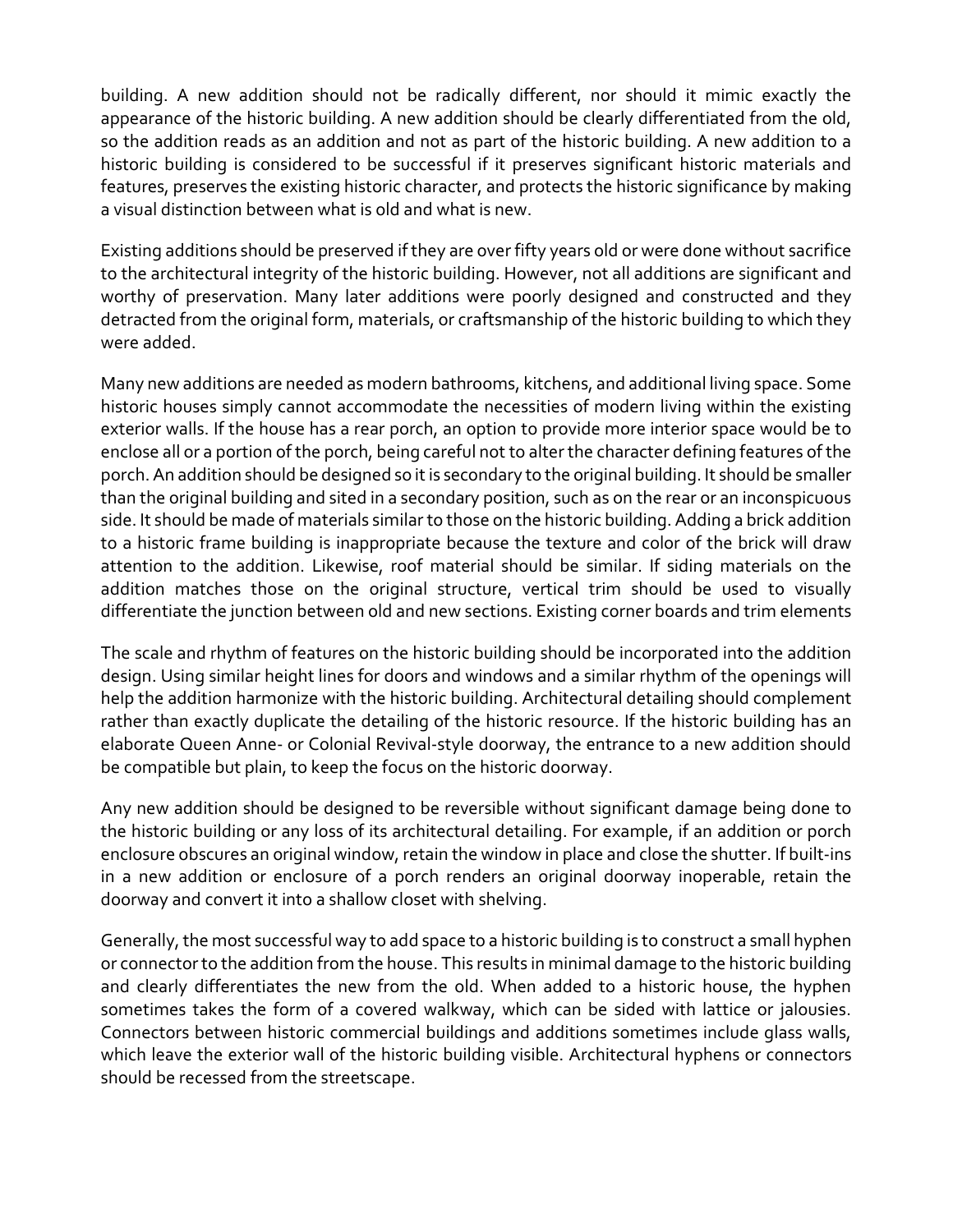## **SECRETARY OF THE INTERIOR'S RECOMMENDATIONS -NEW ADDITIONS TO HISTORIC BUILDINGS**

#### Recommended:

Placing functions and services required for the new use in non-character-defining interior spaces rather than constructing a new addition.

#### Not Recommended:

Expanding the size of the historic building by constructing a new addition when the new use could be met by altering non -character defining interior spaces.

#### Recommended:

Constructing a new addition so that there is the least possible loss of historic materials and so that character defining features are not obscured, damaged, or destroyed.

#### Not Recommended:

Attaching a new addition so that the character-defining features of the historic building are obscured, damaged, or destroyed.

#### Recommended:

Locating the attached exterior addition at the rear or on an inconspicuous side of a historic building; and limiting its size and scale in relationship to the historic building.

#### Not Recommended:

Designing a new addition so that its size and scale in relation to the historic building are out of proportion, thus diminishing the historic character.

### Recommended:

Designing new additions in a manner that makes clear what is historic and what is new.

#### Not Recommended:

Duplicating the exact form, material, style, and detailing of the historic building in the new addition so that the new work appears to be part of the historic building. Imitating a historic style or period of architecture in new additions, especially for contemporary uses such as drive-in banks or garages.

### Recommended:

Considering the attached exterior addition both in terms of the new use and the appearance of other buildings in the historic district or neighborhood. Design for the new work may be contemporary or may reference design motifs from the historic building. In either case, it should always be clearly differentiated from the historic building and be compatible in terms of mass, materials, relationship of solids to voids, and color.